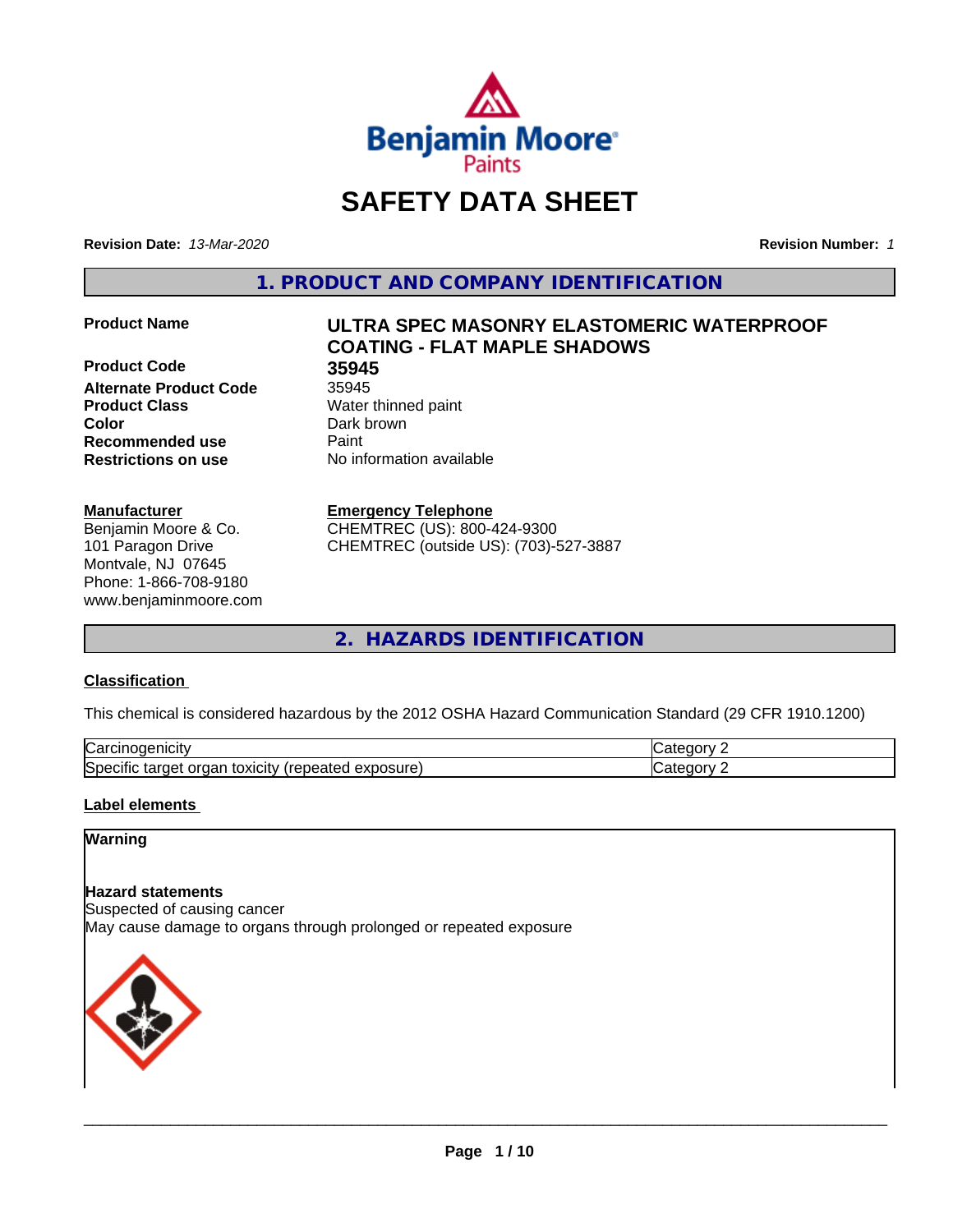**Appearance** liquid **Odor 11** Odor little or no odor

# **Precautionary Statements - Prevention**

Obtain special instructions before use Do not handle until all safety precautions have been read and understood Use personal protective equipment as required Do not breathe dust/fume/gas/mist/vapors/spray

#### **Precautionary Statements - Response**

IF exposed or concerned: Get medical advice/attention

#### **Precautionary Statements - Storage**

Store locked up

#### **Precautionary Statements - Disposal**

Dispose of contents/container to an approved waste disposal plant

# **Hazards not otherwise classified (HNOC)**

Not applicable

# **Other information**

No information available

# **3. COMPOSITION INFORMATION ON COMPONENTS**

| <b>Chemical name</b> | <b>CAS No.</b> | Weight-%    |
|----------------------|----------------|-------------|
| Nepheline syenite    | 37244-96-5     | $20 - 25$   |
| Titanium dioxide     | 13463-67-7     | l - 5       |
| Ethylene glycol      | $107 - 21 - 1$ | - 5         |
| Silica, mica         | 12001-26-2     | $-5$        |
| Zinc oxide           | 1314-13-2      | $0.5 - 1$   |
| Carbon black         | 1333-86-4      | $0.1 - 0.5$ |
| Diphenyl ketone      | 119-61-9       | $0.1 - 0.5$ |

|                       | 4. FIRST AID MEASURES                                                                                                                                                                                                        |
|-----------------------|------------------------------------------------------------------------------------------------------------------------------------------------------------------------------------------------------------------------------|
| <b>General Advice</b> | For further assistance, contact your local Poison Control Center.                                                                                                                                                            |
| <b>Eye Contact</b>    | Rinse thoroughly with plenty of water for at least 15 minutes and consult a<br>physician.                                                                                                                                    |
| <b>Skin Contact</b>   | Wash off immediately with soap and plenty of water while removing all<br>contaminated clothes and shoes.                                                                                                                     |
| <b>Inhalation</b>     | Move to fresh air. If symptoms persist, call a physician.                                                                                                                                                                    |
| Ingestion             | Clean mouth with water and afterwards drink plenty of water. Call a POISON<br>CENTER or doctor/physician if exposed or you feel unwell. If large quantities of<br>this material are swallowed, call a physician immediately. |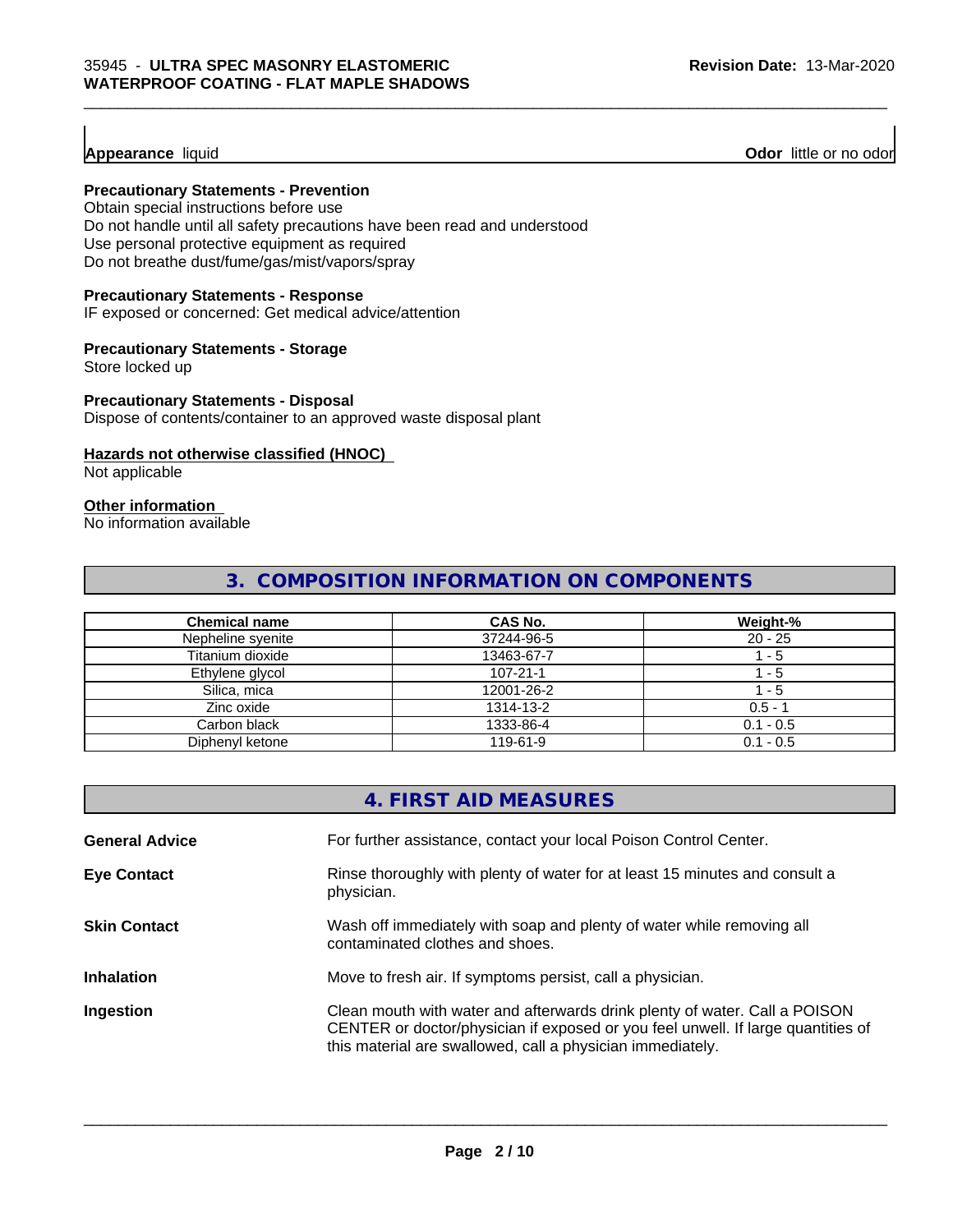**Most Important Symptoms/Effects** None known.

**Notes To Physician** Treat symptomatically.

**5. FIRE-FIGHTING MEASURES**

| <b>Suitable Extinguishing Media</b>                                              | Use extinguishing measures that are appropriate to local<br>circumstances and the surrounding environment.                                   |
|----------------------------------------------------------------------------------|----------------------------------------------------------------------------------------------------------------------------------------------|
| Protective equipment and precautions for firefighters                            | As in any fire, wear self-contained breathing apparatus<br>pressure-demand, MSHA/NIOSH (approved or equivalent)<br>and full protective gear. |
| <b>Specific Hazards Arising From The Chemical</b>                                | Closed containers may rupture if exposed to fire or<br>extreme heat.                                                                         |
| Sensitivity to mechanical impact                                                 | No                                                                                                                                           |
| Sensitivity to static discharge                                                  | No                                                                                                                                           |
| <b>Flash Point Data</b><br>Flash point (°F)<br>Flash Point (°C)<br><b>Method</b> | Not applicable<br>Not applicable<br>Not applicable                                                                                           |
| <b>Flammability Limits In Air</b>                                                |                                                                                                                                              |
| Lower flammability limit:<br><b>Upper flammability limit:</b>                    | Not applicable<br>Not applicable                                                                                                             |
| <b>NFPA</b><br>Health: 1<br>Flammability: 0                                      | <b>Instability: 0</b><br><b>Special: Not Applicable</b>                                                                                      |
| <b>NFPA Legend</b><br>0 - Not Hazardous<br>1 - Slightly                          |                                                                                                                                              |

2 - Moderate

3 - High

4 - Severe

*The ratings assigned are only suggested ratings, the contractor/employer has ultimate responsibilities for NFPA ratings where this system is used.*

*Additional information regarding the NFPA rating system is available from the National Fire Protection Agency (NFPA) at www.nfpa.org.*

# **6. ACCIDENTAL RELEASE MEASURES**

| <b>Personal Precautions</b>      | Avoid contact with skin, eyes and clothing. Ensure adequate ventilation.                             |
|----------------------------------|------------------------------------------------------------------------------------------------------|
| <b>Other Information</b>         | Prevent further leakage or spillage if safe to do so.                                                |
| <b>Environmental precautions</b> | See Section 12 for additional Ecological Information.                                                |
| <b>Methods for Cleaning Up</b>   | Soak up with inert absorbent material. Sweep up and shovel into suitable<br>containers for disposal. |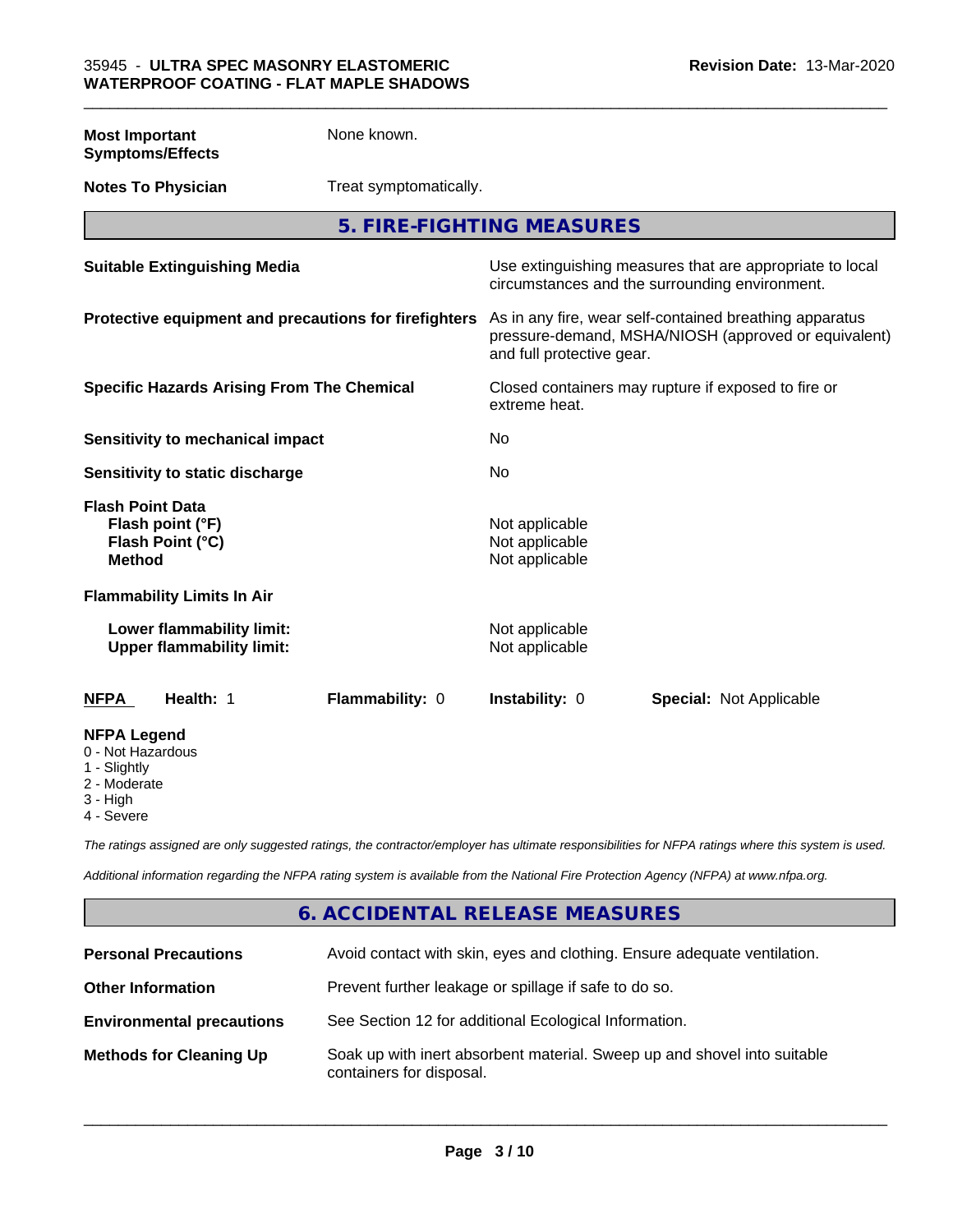# **7. HANDLING AND STORAGE**

| <b>Handling</b>               | Avoid contact with skin, eyes and clothing. Avoid breathing vapors, spray mists or<br>sanding dust. In case of insufficient ventilation, wear suitable respiratory<br>equipment. |
|-------------------------------|----------------------------------------------------------------------------------------------------------------------------------------------------------------------------------|
| <b>Storage</b>                | Keep container tightly closed. Keep out of the reach of children.                                                                                                                |
| <b>Incompatible Materials</b> | No information available                                                                                                                                                         |

# **8. EXPOSURE CONTROLS/PERSONAL PROTECTION**

# **Exposure Limits**

| <b>Chemical name</b> | <b>ACGIH TLV</b>                                                                                                                      | <b>OSHA PEL</b>                               |
|----------------------|---------------------------------------------------------------------------------------------------------------------------------------|-----------------------------------------------|
| Titanium dioxide     | TWA: $10 \text{ mg/m}^3$                                                                                                              | 15 mg/m $3$ - TWA                             |
| Ethylene glycol      | STEL: 50 ppm vapor fraction<br>STEL: 10 mg/m <sup>3</sup> inhalable particulate<br>matter, aerosol only<br>TWA: 25 ppm vapor fraction | N/E                                           |
| Silica, mica         | TWA: 3 mg/m <sup>3</sup> respirable particulate<br>matter                                                                             | 20 mppcf - TWA                                |
| Zinc oxide           | STEL: 10 $mg/m3$ respirable particulate<br>matter<br>TWA: 2 mg/m <sup>3</sup> respirable particulate<br>matter                        | $5 \text{ mg/m}^3$ - TWA<br>15 mg/m $3$ - TWA |
| Carbon black         | TWA: 3 mg/m <sup>3</sup> inhalable particulate<br>matter                                                                              | $3.5 \text{ mg/m}^3$ - TWA                    |

#### **Legend**

ACGIH - American Conference of Governmental Industrial Hygienists Exposure Limits OSHA - Occupational Safety & Health Administration Exposure Limits N/E - Not Established

| <b>Engineering Measures</b>          | Ensure adequate ventilation, especially in confined areas.                                                          |
|--------------------------------------|---------------------------------------------------------------------------------------------------------------------|
| <b>Personal Protective Equipment</b> |                                                                                                                     |
| <b>Eye/Face Protection</b>           | Safety glasses with side-shields.                                                                                   |
| <b>Skin Protection</b>               | Protective gloves and impervious clothing.                                                                          |
| <b>Respiratory Protection</b>        | In operations where exposure limits are exceeded, use a NIOSH approved                                              |
|                                      | respirator that has been selected by a technically qualified person for the specific<br>work conditions.            |
|                                      | As a state of a state of the state of a state of the first state of the state of the state of the state of $\alpha$ |

#### **Hygiene Measures** Avoid contact with skin, eyes and clothing. Remove and wash contaminated clothing before re-use. Wash thoroughly after handling.

# **9. PHYSICAL AND CHEMICAL PROPERTIES**

**Appearance** liquid **and a set of the contract of the contract of the contract of the contract of the contract of the contract of the contract of the contract of the contract of the contract of the contract of the contract Odor**<br> **Odor Threshold**<br> **Odor Threshold**<br> **Odor Threshold**<br> **Odor Density (lbs/gal)** 

No information available<br>10.4 - 10.8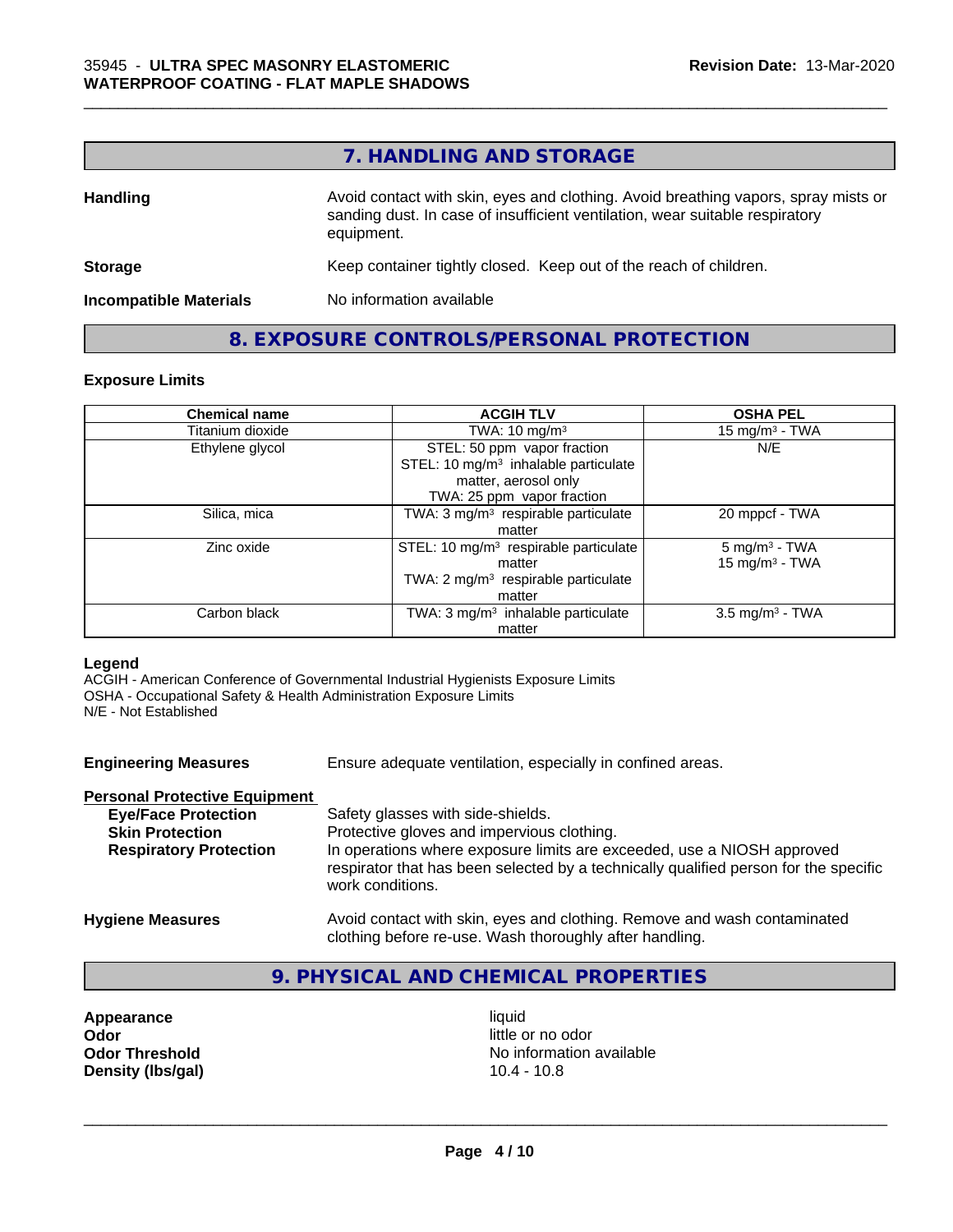| <b>Specific Gravity</b>              | $1.24 - 1.29$            |
|--------------------------------------|--------------------------|
| рH                                   | No information available |
| <b>Viscosity (cps)</b>               | No information available |
| Solubility(ies)                      | No information available |
| <b>Water solubility</b>              | No information available |
| <b>Evaporation Rate</b>              | No information available |
| Vapor pressure                       | No information available |
| Vapor density                        | No information available |
| Wt. % Solids                         | $45 - 55$                |
| Vol. % Solids                        | $35 - 45$                |
| Wt. % Volatiles                      | $45 - 55$                |
| Vol. % Volatiles                     | $55 - 65$                |
| <b>VOC Regulatory Limit (g/L)</b>    | < 100                    |
| <b>Boiling Point (°F)</b>            | 212                      |
| <b>Boiling Point (°C)</b>            | 100                      |
| Freezing point (°F)                  | 32                       |
| <b>Freezing Point (°C)</b>           | 0                        |
| Flash point (°F)                     | Not applicable           |
| Flash Point (°C)                     | Not applicable           |
| <b>Method</b>                        | Not applicable           |
| Flammability (solid, gas)            | Not applicable           |
| <b>Upper flammability limit:</b>     | Not applicable           |
| Lower flammability limit:            | Not applicable           |
| <b>Autoignition Temperature (°F)</b> | No information available |
| <b>Autoignition Temperature (°C)</b> | No information available |
| Decomposition Temperature (°F)       | No information available |
| Decomposition Temperature (°C)       | No information available |
| <b>Partition coefficient</b>         | No information available |
|                                      |                          |

# **10. STABILITY AND REACTIVITY**

**Hazardous Decomposition Products** None under normal use.

**Reactivity Not Applicable** Not Applicable

**Chemical Stability Chemical Stability** Stable under normal conditions.

**Conditions to avoid Conditions to avoid Prevent from freezing.** 

\_\_\_\_\_\_\_\_\_\_\_\_\_\_\_\_\_\_\_\_\_\_\_\_\_\_\_\_\_\_\_\_\_\_\_\_\_\_\_\_\_\_\_\_\_\_\_\_\_\_\_\_\_\_\_\_\_\_\_\_\_\_\_\_\_\_\_\_\_\_\_\_\_\_\_\_\_\_\_\_\_\_\_\_\_\_\_\_\_\_\_\_\_

**Incompatible Materials No materials** No materials to be especially mentioned.

 $\overline{\phantom{a}}$  ,  $\overline{\phantom{a}}$  ,  $\overline{\phantom{a}}$  ,  $\overline{\phantom{a}}$  ,  $\overline{\phantom{a}}$  ,  $\overline{\phantom{a}}$  ,  $\overline{\phantom{a}}$  ,  $\overline{\phantom{a}}$  ,  $\overline{\phantom{a}}$  ,  $\overline{\phantom{a}}$  ,  $\overline{\phantom{a}}$  ,  $\overline{\phantom{a}}$  ,  $\overline{\phantom{a}}$  ,  $\overline{\phantom{a}}$  ,  $\overline{\phantom{a}}$  ,  $\overline{\phantom{a}}$ 

**Possibility of hazardous reactions** None under normal conditions of use.

**11. TOXICOLOGICAL INFORMATION**

# **Product Information**

**Information on likely routes of exposure**

**Principal Routes of Exposure** Eye contact, skin contact and inhalation.

**Acute Toxicity**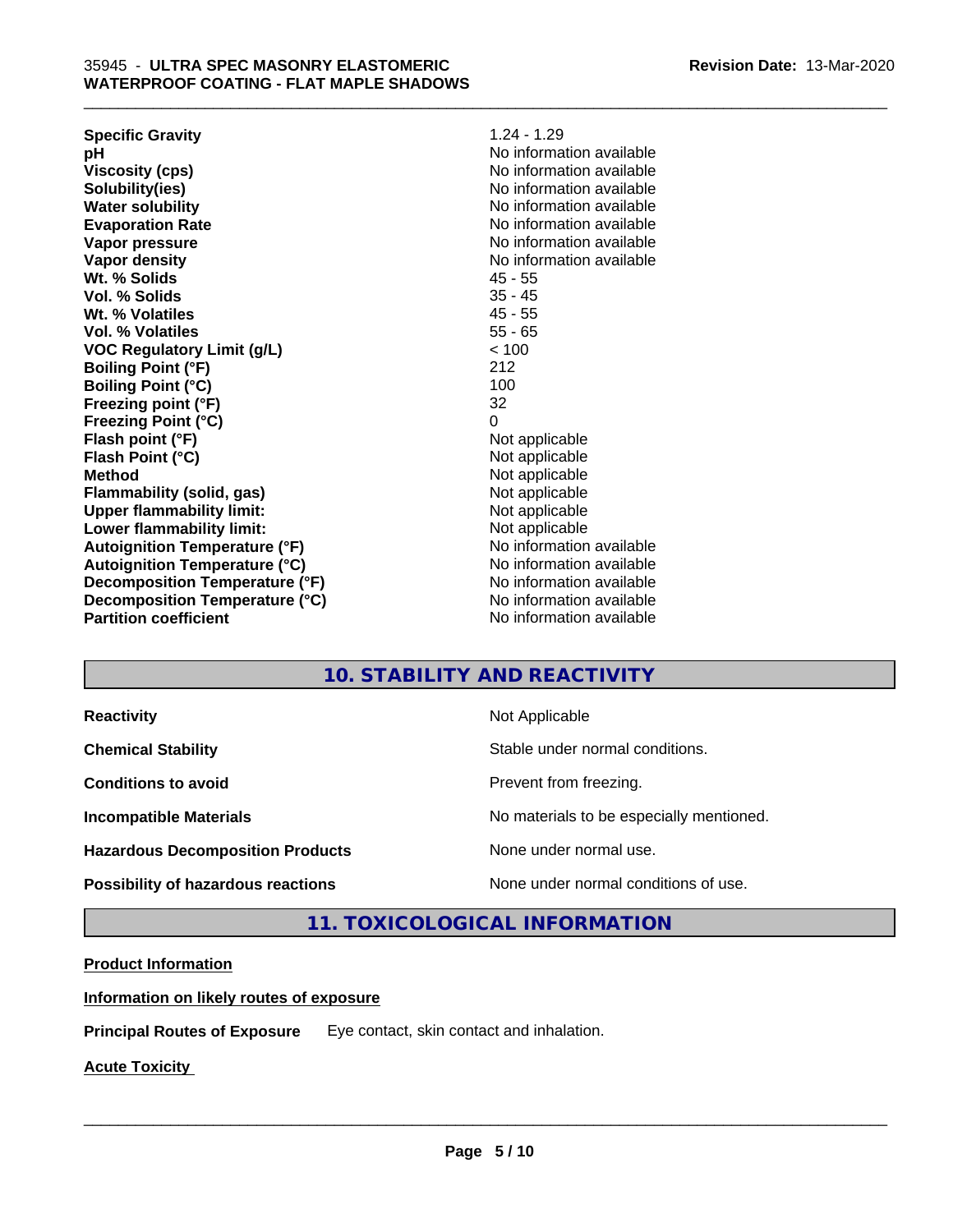| <b>Product Information</b>      | No information available                                                                                                                          |
|---------------------------------|---------------------------------------------------------------------------------------------------------------------------------------------------|
|                                 | Symptoms related to the physical, chemical and toxicological characteristics                                                                      |
| <b>Symptoms</b>                 | No information available                                                                                                                          |
|                                 | Delayed and immediate effects as well as chronic effects from short and long-term exposure                                                        |
| Eye contact                     | May cause slight irritation.                                                                                                                      |
| <b>Skin contact</b>             | Substance may cause slight skin irritation. Prolonged or repeated contact may dry<br>skin and cause irritation.                                   |
| <b>Inhalation</b>               | May cause irritation of respiratory tract.                                                                                                        |
| Ingestion                       | May be harmful if swallowed. Ingestion may cause gastrointestinal irritation,<br>nausea, vomiting and diarrhea. May cause adverse kidney effects. |
| <b>Sensitization</b>            | No information available                                                                                                                          |
| <b>Neurological Effects</b>     | No information available.                                                                                                                         |
| <b>Mutagenic Effects</b>        | No information available.                                                                                                                         |
| <b>Reproductive Effects</b>     | No information available.                                                                                                                         |
| <b>Developmental Effects</b>    | No information available.                                                                                                                         |
| <b>Target organ effects</b>     | No information available.                                                                                                                         |
| <b>STOT - single exposure</b>   | No information available.                                                                                                                         |
| <b>STOT - repeated exposure</b> | No information available.                                                                                                                         |
| Other adverse effects           | No information available.                                                                                                                         |
| <b>Aspiration Hazard</b>        | No information available                                                                                                                          |

# **Numerical measures of toxicity**

# **The following values are calculated based on chapter 3.1 of the GHS document**

**ATEmix (oral)** 25060 mg/kg

# **Component Information**

| Chemical name                     | Oral LD50             | Dermal LD50                                   | <b>Inhalation LC50</b> |
|-----------------------------------|-----------------------|-----------------------------------------------|------------------------|
| Titanium dioxide<br>13463-67-7    | $> 10000$ mg/kg (Rat) |                                               |                        |
| Ethylene glycol<br>$107 - 21 - 1$ | $= 4700$ mg/kg (Rat)  | $= 10600$ mg/kg (Rat) = 9530 µL/kg<br>Rabbit) |                        |
| Zinc oxide<br>1314-13-2           | $>$ 5000 mg/kg (Rat)  |                                               |                        |
| Carbon black<br>1333-86-4         | $> 15400$ mg/kg (Rat) | $>$ 3 g/kg (Rabbit)                           |                        |
| Diphenyl ketone<br>119-61-9       | $> 10$ g/kg (Rat)     | $=$ 3535 mg/kg (Rabbit)                       |                        |

# **Chronic Toxicity**

# **Carcinogenicity**

*The information below indicateswhether each agency has listed any ingredient as a carcinogen:.*

| <b>Chemical name</b> | <b>IARC</b>         | <b>NTP</b> | <b>OSHA</b> |
|----------------------|---------------------|------------|-------------|
|                      | 2B - Possible Human |            | Listed      |
| Titanium dioxide     | Carcinoɑen          |            |             |
|                      | 2B - Possible Human |            | Listed      |
| Carbon black         | Carcinogen          |            |             |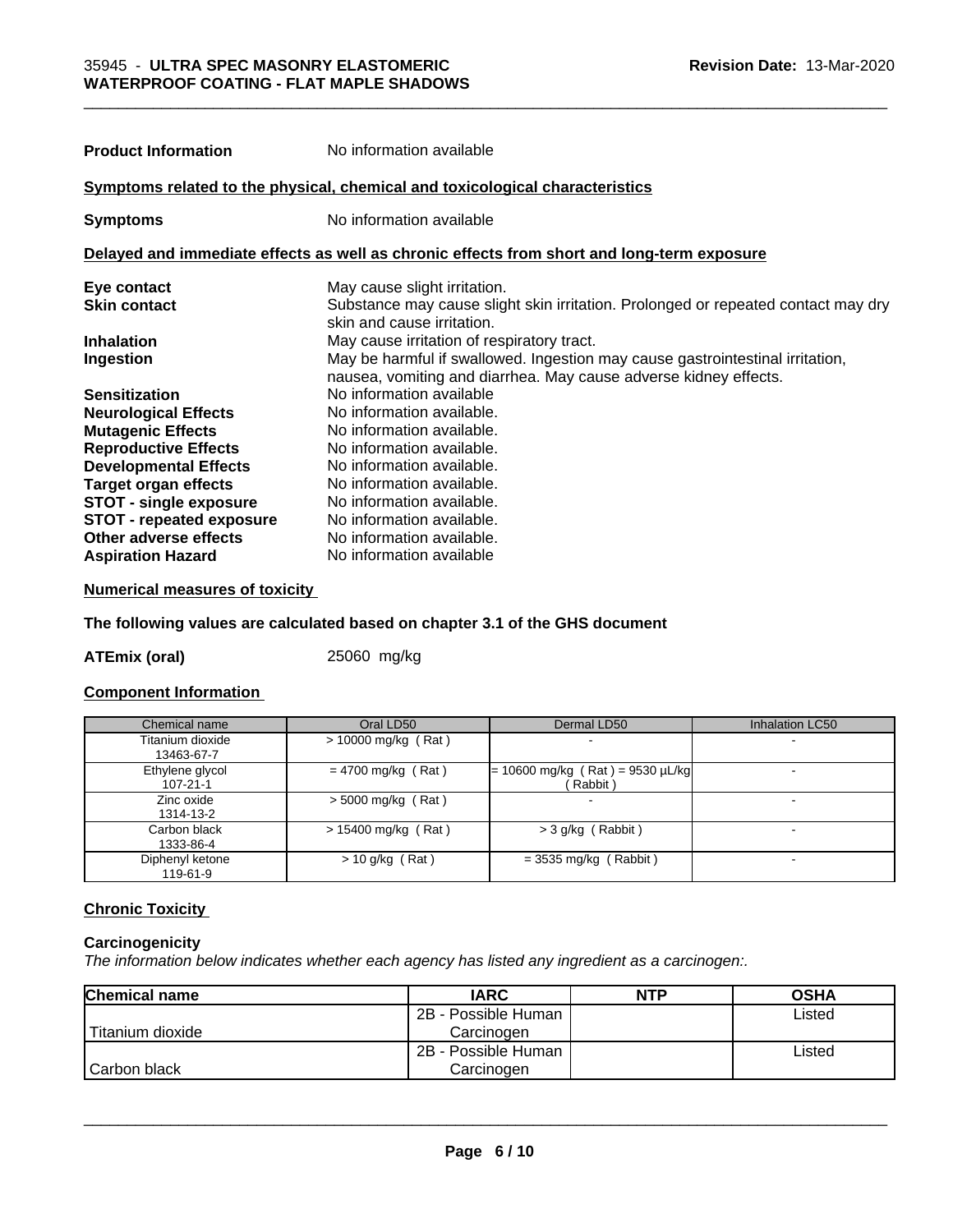|                         | ם מ<br>⊣umar<br>.<br>зюю<br><br>ᅩ | $\overline{\phantom{a}}$<br>Listed |  |
|-------------------------|-----------------------------------|------------------------------------|--|
| Diphe<br>ketone<br>envl | arcinoden<br>الہ ہ                |                                    |  |

\_\_\_\_\_\_\_\_\_\_\_\_\_\_\_\_\_\_\_\_\_\_\_\_\_\_\_\_\_\_\_\_\_\_\_\_\_\_\_\_\_\_\_\_\_\_\_\_\_\_\_\_\_\_\_\_\_\_\_\_\_\_\_\_\_\_\_\_\_\_\_\_\_\_\_\_\_\_\_\_\_\_\_\_\_\_\_\_\_\_\_\_\_

• Although IARC has classified titanium dioxide as possibly carcinogenic to humans (2B), their summary concludes: "No significant exposure to titanium dioxide is thought to occur during the use of products in which titanium dioxide is bound to other materials, such as paint."

#### **Legend**

IARC - International Agency for Research on Cancer NTP - National Toxicity Program OSHA - Occupational Safety & Health Administration

**12. ECOLOGICAL INFORMATION**

# **Ecotoxicity Effects**

The environmental impact of this product has not been fully investigated.

# **Product Information**

# **Acute Toxicity to Fish**

No information available

# **Acute Toxicity to Aquatic Invertebrates**

No information available

#### **Acute Toxicity to Aquatic Plants**

No information available

# **Persistence / Degradability**

No information available.

#### **Bioaccumulation**

There is no data for this product.

# **Mobility in Environmental Media**

No information available.

# **Ozone**

No information available

# **Component Information**

# **Acute Toxicity to Fish**

Titanium dioxide  $LC50:$  > 1000 mg/L (Fathead Minnow - 96 hr.) Ethylene glycol LC50: 8050 mg/L (Fathead Minnow - 96 hr.)

#### **Acute Toxicity to Aquatic Invertebrates** No information available

# **Acute Toxicity to Aquatic Plants**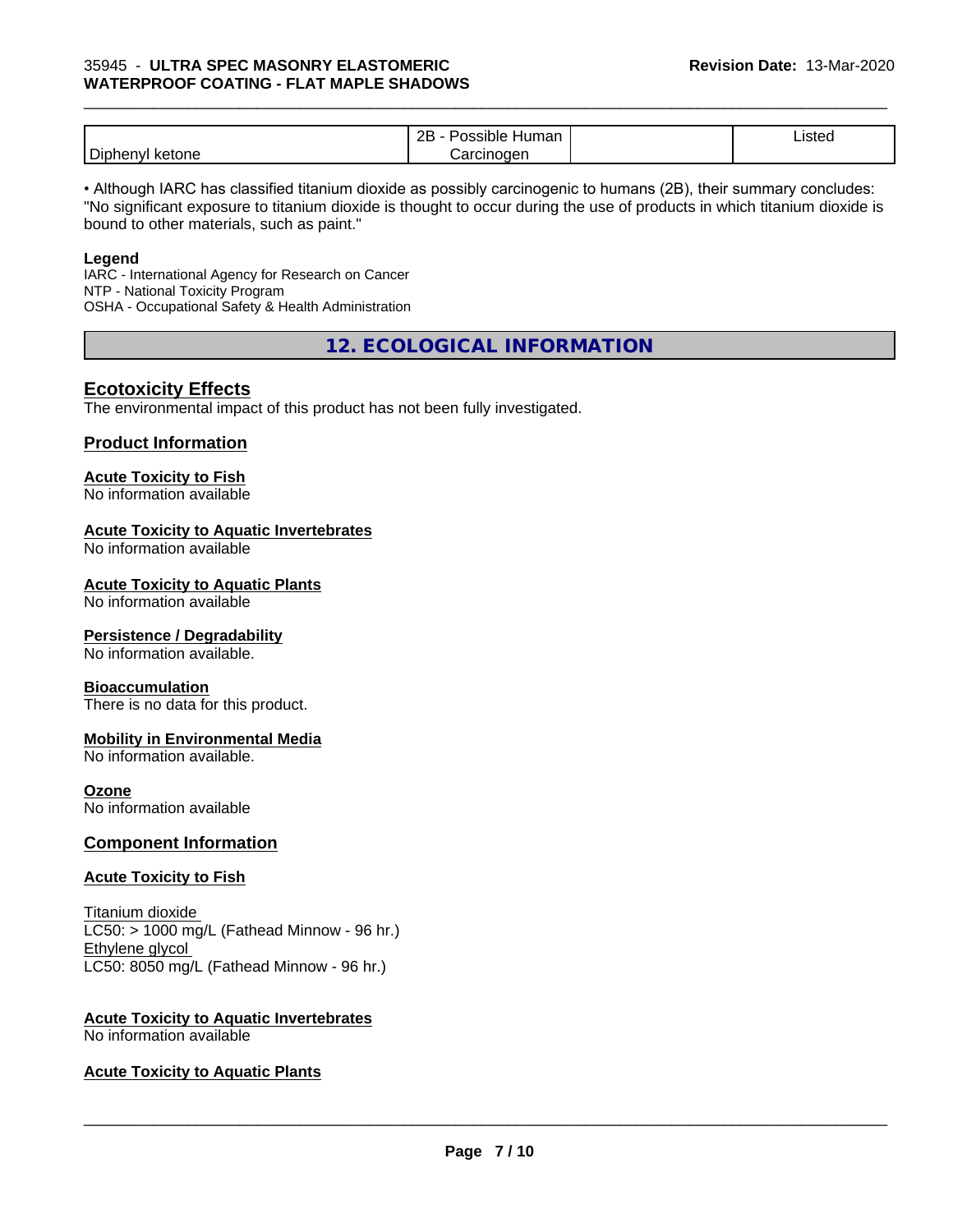#### No information available

|                              | 13. DISPOSAL CONSIDERATIONS                                                                                                                                                                                               |
|------------------------------|---------------------------------------------------------------------------------------------------------------------------------------------------------------------------------------------------------------------------|
| <b>Waste Disposal Method</b> | Dispose of in accordance with federal, state, and local regulations. Local<br>requirements may vary, consult your sanitation department or state-designated<br>environmental protection agency for more disposal options. |
|                              | 14. TRANSPORT INFORMATION                                                                                                                                                                                                 |
| <b>DOT</b>                   | Not regulated                                                                                                                                                                                                             |
| <b>ICAO/IATA</b>             | Not regulated                                                                                                                                                                                                             |
| <b>IMDG/IMO</b>              | Not regulated                                                                                                                                                                                                             |
|                              | <b>15. REGULATORY INFORMATION</b>                                                                                                                                                                                         |

# **International Inventories**

| <b>TSCA: United States</b> | Yes - All components are listed or exempt. |
|----------------------------|--------------------------------------------|
| DSL: Canada                | Yes - All components are listed or exempt. |

# **Federal Regulations**

| SARA 311/312 hazardous categorization |     |  |
|---------------------------------------|-----|--|
| Acute health hazard                   | Nο  |  |
| Chronic Health Hazard                 | Yes |  |
| Fire hazard                           | No. |  |
| Sudden release of pressure hazard     | No  |  |
| Reactive Hazard                       | No  |  |
|                                       |     |  |

# **SARA 313**

Section 313 of Title III of the Superfund Amendments and Reauthorization Act of 1986 (SARA). This product contains a chemical or chemicals which are subject to the reporting requirements of the Act and Title 40 of the Code of Federal Regulations, Part 372:

| <b>Chemical name</b> | CAS No.  | Weight-% | <b>CERCLA/SARA 313</b>     |
|----------------------|----------|----------|----------------------------|
| Ethylene glycol      | 107-21-1 | - 5      | (de minimis concentration) |

# **Clean Air Act,Section 112 Hazardous Air Pollutants (HAPs) (see 40 CFR 61)** This product contains the following HAPs:

| <b>Chemical name</b> | CAS No. | Weight-% | <b>Hazardous Air Pollutant</b> |
|----------------------|---------|----------|--------------------------------|
|                      |         |          | (HAP)                          |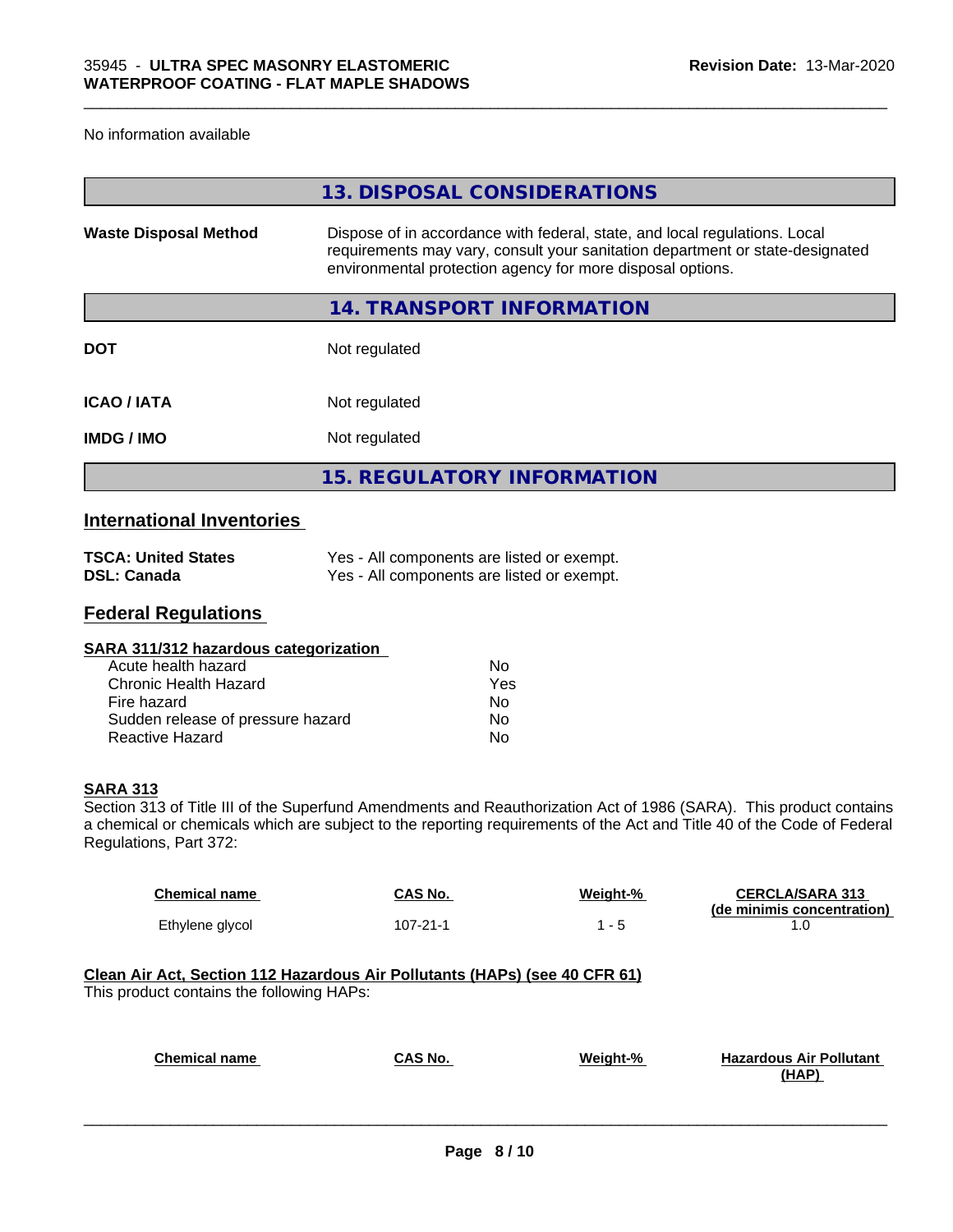Ethylene glycol and the 107-21-1 107-21-1 1 - 5 Listed

# **US State Regulations**

# **California Proposition 65**

**AVIMARNING:** Cancer and Reproductive Harm– www.P65warnings.ca.gov

#### **State Right-to-Know**

| <b>Chemical name</b> | <b>Massachusetts</b> | <b>New Jersey</b> | Pennsylvania |
|----------------------|----------------------|-------------------|--------------|
| Titanium dioxide     |                      |                   |              |
| Ethylene glycol      |                      |                   |              |
| Silica, mica         |                      |                   |              |
| Carbon black         |                      |                   |              |

#### **Legend**

X - Listed

# **16. OTHER INFORMATION**

| HMIS | Health: $1^*$ | <b>Flammability: 0</b> | <b>Reactivity: 0 PPE: -</b> |  |
|------|---------------|------------------------|-----------------------------|--|
| .    |               |                        |                             |  |

#### **HMIS Legend**

- 0 Minimal Hazard
- 1 Slight Hazard
- 2 Moderate Hazard
- 3 Serious Hazard
- 4 Severe Hazard
- \* Chronic Hazard
- X Consult your supervisor or S.O.P. for "Special" handling instructions.

*Note: The PPE rating has intentionally been left blank. Choose appropriate PPE that will protect employees from the hazards the material will present under the actual normal conditions of use.*

*Caution: HMISÒ ratings are based on a 0-4 rating scale, with 0 representing minimal hazards or risks, and 4 representing significant hazards or risks. Although HMISÒ ratings are not required on MSDSs under 29 CFR 1910.1200, the preparer, has chosen to provide them. HMISÒ ratings are to be used only in conjunction with a fully implemented HMISÒ program by workers who have received appropriate HMISÒ training. HMISÒ is a registered trade and service mark of the NPCA. HMISÒ materials may be purchased exclusively from J. J. Keller (800) 327-6868.*

 **WARNING!** If you scrape, sand, or remove old paint, you may release lead dust. LEAD IS TOXIC. EXPOSURE TO LEAD DUST CAN CAUSE SERIOUS ILLNESS, SUCH AS BRAIN DAMAGE, ESPECIALLY IN CHILDREN. PREGNANT WOMEN SHOULD ALSO AVOID EXPOSURE.Wear a NIOSH approved respirator to control lead exposure. Clean up carefully with a HEPA vacuum and a wet mop. Before you start, find out how to protect yourself and your family by contacting the National Lead Information Hotline at 1-800-424-LEAD or log on to www.epa.gov/lead.

**Prepared By** Product Stewardship Department Benjamin Moore & Co. 101 Paragon Drive Montvale, NJ 07645 800-225-5554